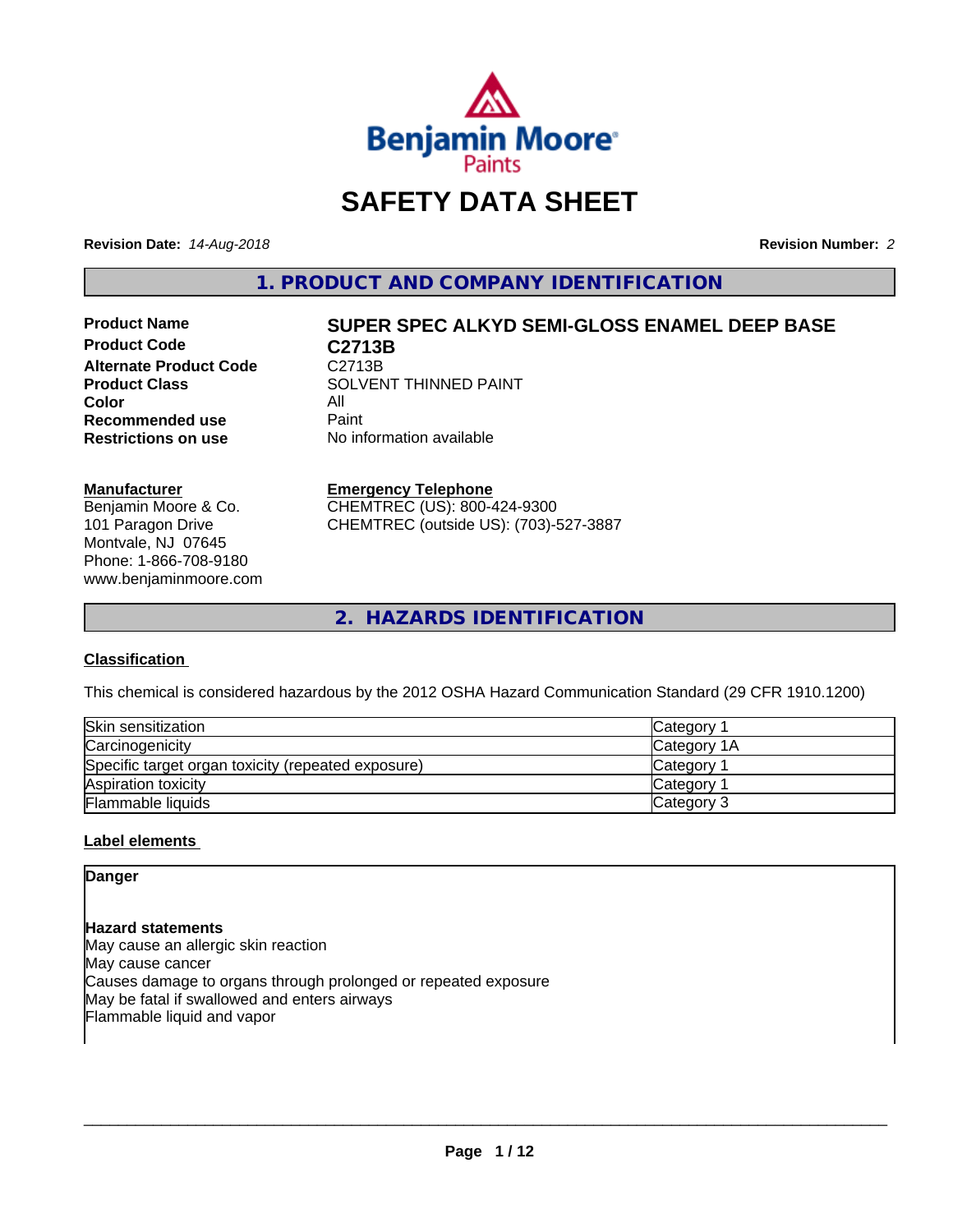# \_\_\_\_\_\_\_\_\_\_\_\_\_\_\_\_\_\_\_\_\_\_\_\_\_\_\_\_\_\_\_\_\_\_\_\_\_\_\_\_\_\_\_\_\_\_\_\_\_\_\_\_\_\_\_\_\_\_\_\_\_\_\_\_\_\_\_\_\_\_\_\_\_\_\_\_\_\_\_\_\_\_\_\_\_\_\_\_\_\_\_\_\_ C2713B - **SUPER SPEC ALKYD SEMI-GLOSS ENAMEL DEEP BASE**



**Appearance** liquid

**Odor** solvent

# **Precautionary Statements - Prevention**

Obtain special instructions before use Do not handle until all safety precautions have been read and understood Use personal protective equipment as required Contaminated work clothing should not be allowed out of the workplace Wear protective gloves Do not breathe dust/fume/gas/mist/vapors/spray Wash face, hands and any exposed skin thoroughly after handling Do not eat, drink or smoke when using this product Keep away from heat, hot surfaces, sparks, open flames and other ignition sources. No smoking Keep container tightly closed Ground/bond container and receiving equipment Use explosion-proof electrical/ventilating/lighting/equipment Use only non-sparking tools Take precautionary measures against static discharge

## **Precautionary Statements - Response**

IF exposed or concerned: Get medical advice/attention **Skin** If skin irritation or rash occurs: Get medical advice/attention Wash contaminated clothing before reuse IF ON SKIN (or hair): Remove/Take off immediately all contaminated clothing. Rinse skin with water/shower **Ingestion** IF SWALLOWED: Immediately call a POISON CENTER or doctor/physician Do NOT induce vomiting **Fire** In case of fire: Use CO2, dry chemical, or foam for extinction

#### **Precautionary Statements - Storage**

Store locked up Store in a well-ventilated place. Keep cool

#### **Precautionary Statements - Disposal**

Dispose of contents/container to an approved waste disposal plant

#### **Hazards not otherwise classified (HNOC)**

Rags, steel wool or waste soaked with this product may spontaneously catch fire if improperly discarded

#### **Other information**

No information available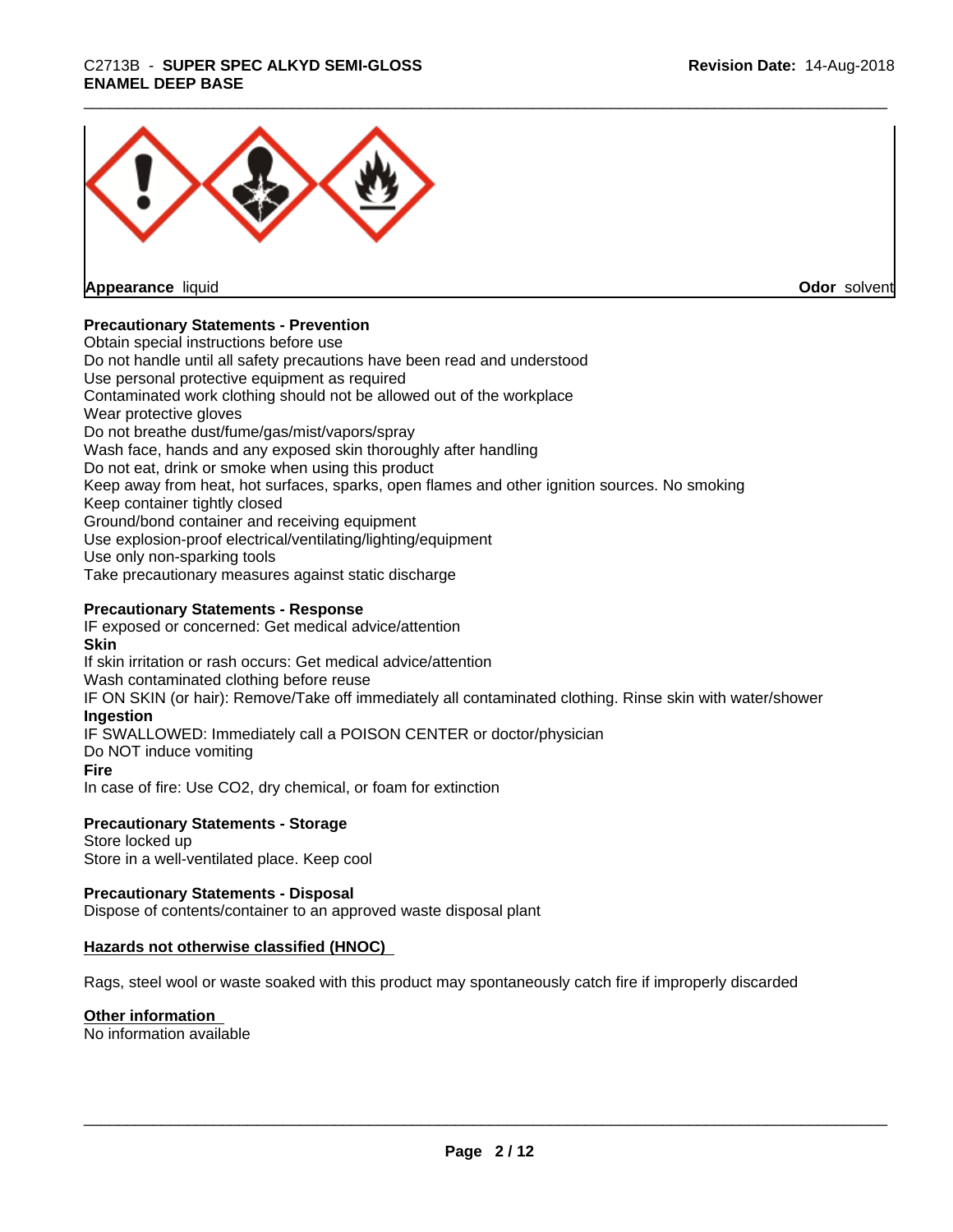# **3. COMPOSITION/INFORMATION ON INGREDIENTS**

| <b>Chemical name</b>                         | <b>CAS No.</b> | Weight-% |
|----------------------------------------------|----------------|----------|
| Limestone                                    | 1317-65-3      | 35       |
| Hydrotreated heavy naphtha, petroleum        | 64742-48-9     | 25       |
| Solvent naphtha, petroleum, medium aliphatic | 64742-88-7     |          |
| Titanium dioxide                             | 13463-67-7     |          |
| Ethyl benzene                                | $100 - 41 - 4$ | 0.5      |
| Cobalt bis(2-ethylhexanoate)                 | 136-52-7       | 0.5      |
| Methyl ethyl ketoxime                        | 96-29-7        | 0.5      |
| Silica, crystalline                          | 14808-60-7     | 0.5      |

# **4. FIRST AID MEASURES**

| <b>General Advice</b>                            | If symptoms persist, call a physician. Show this safety data sheet to the doctor in<br>attendance.                                                                                                                                  |
|--------------------------------------------------|-------------------------------------------------------------------------------------------------------------------------------------------------------------------------------------------------------------------------------------|
| <b>Eye Contact</b>                               | Immediately flush with plenty of water. After initial flushing, remove any contact<br>lenses and continue flushing for at least 15 minutes. Keep eye wide open while<br>rinsing. If symptoms persist, call a physician.             |
| <b>Skin Contact</b>                              | Wash off immediately with soap and plenty of water while removing all<br>contaminated clothes and shoes. If skin irritation persists, call a physician. Wash<br>clothing before reuse. Destroy contaminated articles such as shoes. |
| <b>Inhalation</b>                                | Move to fresh air. If symptoms persist, call a physician.<br>If not breathing, give artificial respiration. Call a physician immediately.                                                                                           |
| Ingestion                                        | Clean mouth with water and afterwards drink plenty of water. Do not induce<br>vomiting without medical advice. Never give anything by mouth to an unconscious<br>person. Consult a physician.                                       |
| <b>Protection Of First-Aiders</b>                | Use personal protective equipment.                                                                                                                                                                                                  |
| <b>Most Important</b><br><b>Symptoms/Effects</b> | May cause allergic skin reaction.                                                                                                                                                                                                   |
| <b>Notes To Physician</b>                        | Treat symptomatically.                                                                                                                                                                                                              |

**5. FIRE-FIGHTING MEASURES**

| <b>Suitable Extinguishing Media</b>                                    | Foam, dry powder or water. Use extinguishing measures<br>that are appropriate to local circumstances and the<br>surrounding environment.                                       |
|------------------------------------------------------------------------|--------------------------------------------------------------------------------------------------------------------------------------------------------------------------------|
| <b>Protective Equipment And Precautions For</b><br><b>Firefighters</b> | As in any fire, wear self-contained breathing apparatus<br>pressure-demand, MSHA/NIOSH (approved or equivalent)<br>and full protective gear.                                   |
| <b>Specific Hazards Arising From The Chemical</b>                      | Combustible material. Closed containers may rupture if<br>exposed to fire or extreme heat. Keep product and empty<br>container away from heat and sources of ignition. Thermal |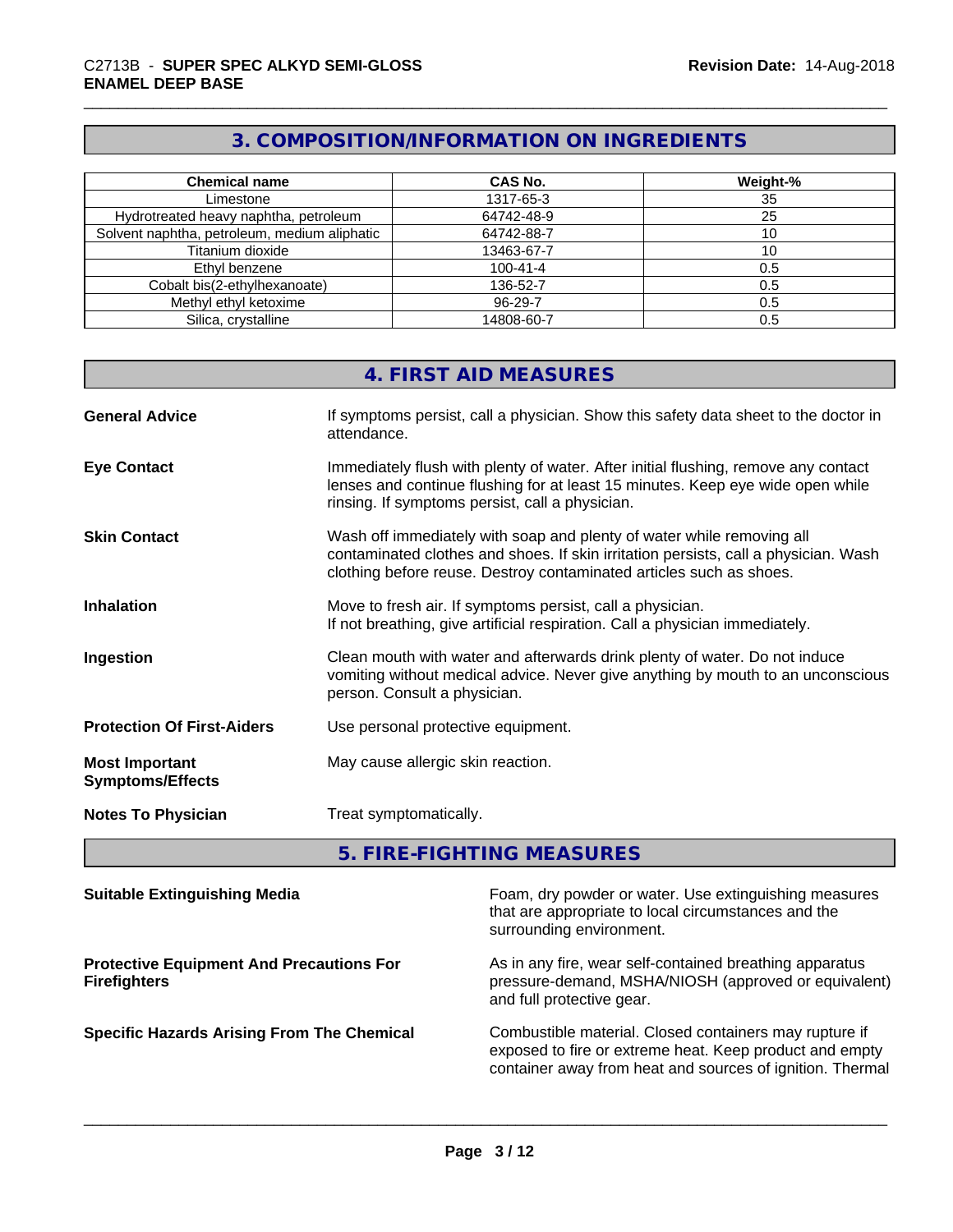|                                                                                  |                 | vapors.                        | decomposition can lead to release of irritating gases and |
|----------------------------------------------------------------------------------|-----------------|--------------------------------|-----------------------------------------------------------|
| <b>Sensitivity To Mechanical Impact</b>                                          |                 | No                             |                                                           |
| <b>Sensitivity To Static Discharge</b>                                           |                 | Yes                            |                                                           |
| <b>Flash Point Data</b><br>Flash Point (°F)<br>Flash Point (°C)<br><b>Method</b> |                 | 119<br>48<br><b>PMCC</b>       |                                                           |
| <b>Flammability Limits In Air</b>                                                |                 |                                |                                                           |
| Lower flammability limit:<br><b>Upper flammability limit:</b>                    |                 | Not available<br>Not available |                                                           |
| <b>NFPA</b><br>Health: 1                                                         | Flammability: 2 | <b>Instability: 0</b>          | <b>Special: Not Applicable</b>                            |
| <b>NFPA Legend</b><br>0 - Not Hazardous                                          |                 |                                |                                                           |

- 1 Slightly
- 2 Moderate
- 
- 3 High
- 4 Severe

*The ratings assigned are only suggested ratings, the contractor/employer has ultimate responsibilities for NFPA ratings where this system is used.*

*Additional information regarding the NFPA rating system is available from the National Fire Protection Agency (NFPA) at www.nfpa.org.*

|                                  | 6. ACCIDENTAL RELEASE MEASURES                                                                                                                                                                                                                                                                                                                                                                |
|----------------------------------|-----------------------------------------------------------------------------------------------------------------------------------------------------------------------------------------------------------------------------------------------------------------------------------------------------------------------------------------------------------------------------------------------|
| <b>Personal Precautions</b>      | Use personal protective equipment. Remove all sources of ignition.                                                                                                                                                                                                                                                                                                                            |
| <b>Other Information</b>         | Prevent further leakage or spillage if safe to do so. Do not allow material to<br>contaminate ground water system. Prevent product from entering drains. Do not<br>flush into surface water or sanitary sewer system. Local authorities should be<br>advised if significant spillages cannot be contained.                                                                                    |
| <b>Environmental precautions</b> | See Section 12 for additional Ecological Information.                                                                                                                                                                                                                                                                                                                                         |
| <b>Methods for Cleaning Up</b>   | Dam up. Soak up with inert absorbent material. Pick up and transfer to properly<br>labeled containers. Clean contaminated surface thoroughly.                                                                                                                                                                                                                                                 |
|                                  | 7. HANDLING AND STORAGE                                                                                                                                                                                                                                                                                                                                                                       |
| <b>Handling</b>                  | Use only in area provided with appropriate exhaust ventilation. Do not breathe<br>vapors or spray mist. Wear personal protective equipment. Take precautionary<br>measures against static discharges. To avoid ignition of vapors by static electricity<br>discharge, all metal parts of the equipment must be grounded. Keep away from<br>open flames, hot surfaces and sources of ignition. |
| <b>Storage</b>                   | Keep containers tightly closed in a dry, cool and well-ventilated place. Keep away<br>from heat. Keep away from open flames, hot surfaces and sources of ignition.                                                                                                                                                                                                                            |
|                                  |                                                                                                                                                                                                                                                                                                                                                                                               |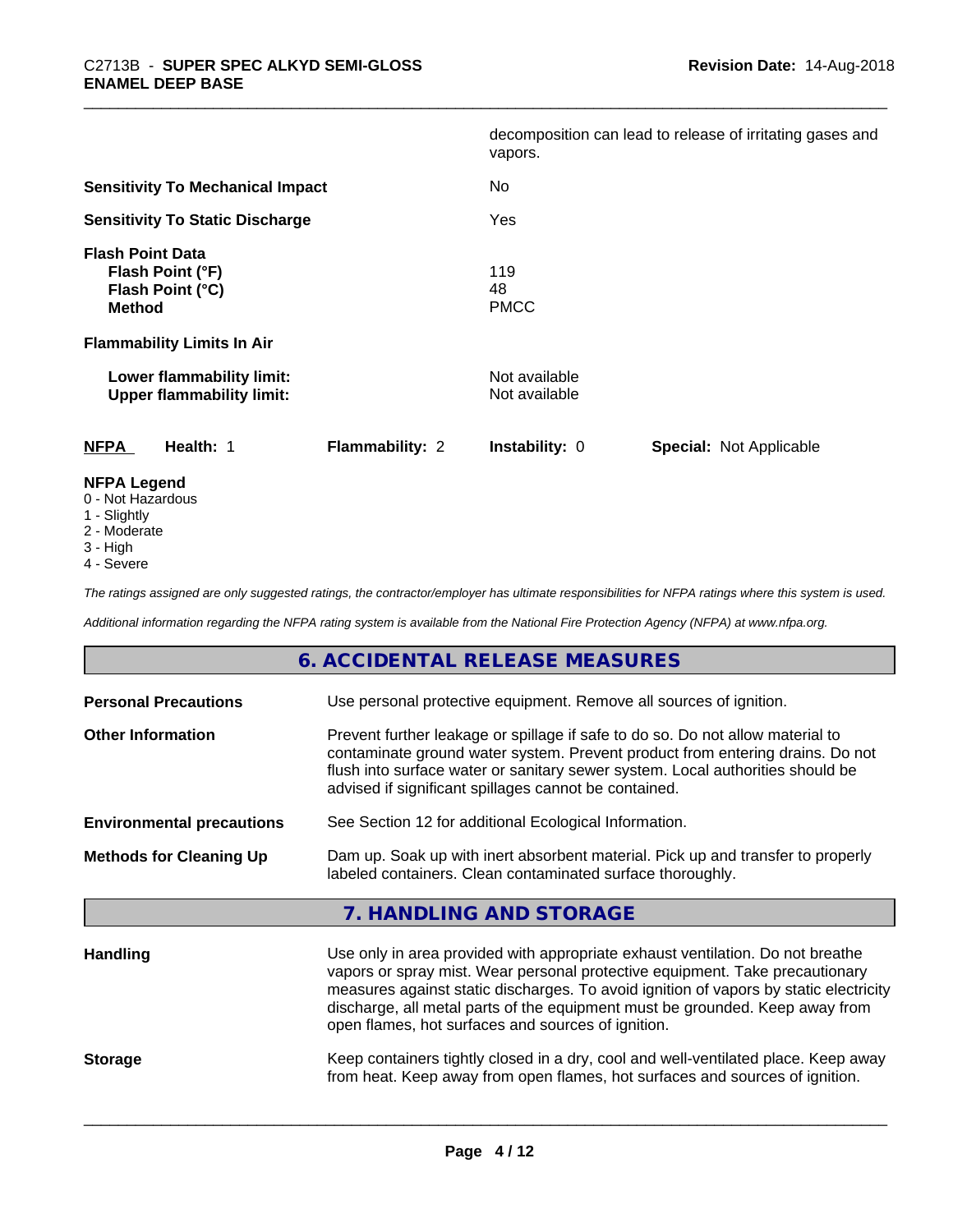Keep in properly labeled containers. Keep out of the reach of children.

 **DANGER** - Rags, steel wool or waste soaked with this product may spontaneously catch fire if improperly discarded. Immediately after use, place rags, steel wool or waste in a sealed water-filled metal container.

**Incompatible Materials Incompatible with strong acids and bases and strong oxidizing agents.** 

**8. EXPOSURE CONTROLS / PERSONAL PROTECTION**

#### **Exposure Limits**

| <b>Chemical name</b> | <b>ACGIH TLV</b>                | <b>OSHA PEL</b>          |
|----------------------|---------------------------------|--------------------------|
| Limestone            | N/E                             | 15 mg/m $3$ - TWA        |
|                      |                                 | $5 \text{ ma/m}^3$ - TWA |
| Titanium dioxide     | 10 mg/m $3$ - TWA               | 15 mg/m $3$ - TWA        |
| Ethyl benzene        | 20 ppm - TWA                    | 100 ppm - TWA            |
|                      |                                 | 435 mg/m $3$ - TWA       |
| Silica, crystalline  | $0.025$ mg/m <sup>3</sup> - TWA |                          |

#### **Legend**

ACGIH - American Conference of Governmental Industrial Hygienists Exposure Limits OSHA - Occupational Safety & Health Administration Exposure Limits N/E - Not Established

| <b>Engineering Measures</b> | Ensure adequate ventilation, especially in confined areas. |  |
|-----------------------------|------------------------------------------------------------|--|
|-----------------------------|------------------------------------------------------------|--|

**Personal Protective Equipment**

| <b>Eye/Face Protection</b><br><b>Skin Protection</b><br><b>Respiratory Protection</b> | Safety glasses with side-shields.<br>Long sleeved clothing. Protective gloves.<br>In operations where exposure limits are exceeded, use a NIOSH approved<br>respirator that has been selected by a technically qualified person for the specific<br>work conditions. When spraying the product or applying in confined areas, wear a<br>NIOSH approved respirator specified for paint spray or organic vapors. |
|---------------------------------------------------------------------------------------|----------------------------------------------------------------------------------------------------------------------------------------------------------------------------------------------------------------------------------------------------------------------------------------------------------------------------------------------------------------------------------------------------------------|
| <b>Hygiene Measures</b>                                                               | Avoid contact with skin, eyes and clothing. Remove and wash contaminated<br>clothing before re-use. Wash thoroughly after handling. When using do not eat,<br>drink or smoke.                                                                                                                                                                                                                                  |

# **9. PHYSICAL AND CHEMICAL PROPERTIES**

**Appearance** liquid **Odor** solvent **Density (Ibs/gal)** 9.85 - 9.95<br> **Specific Gravity** 1.18 - 1.20 **Specific Gravity** 

**Odor Threshold** No information available **pH** No information available **Viscosity (cps)** No information available<br> **Solubility (ies)** No information available<br>
No information available **Solubility(ies)** No information available **Water solubility Water solubility Water solubility Water solubility Water solubility Water solution Evaporation Rate No information available No information available**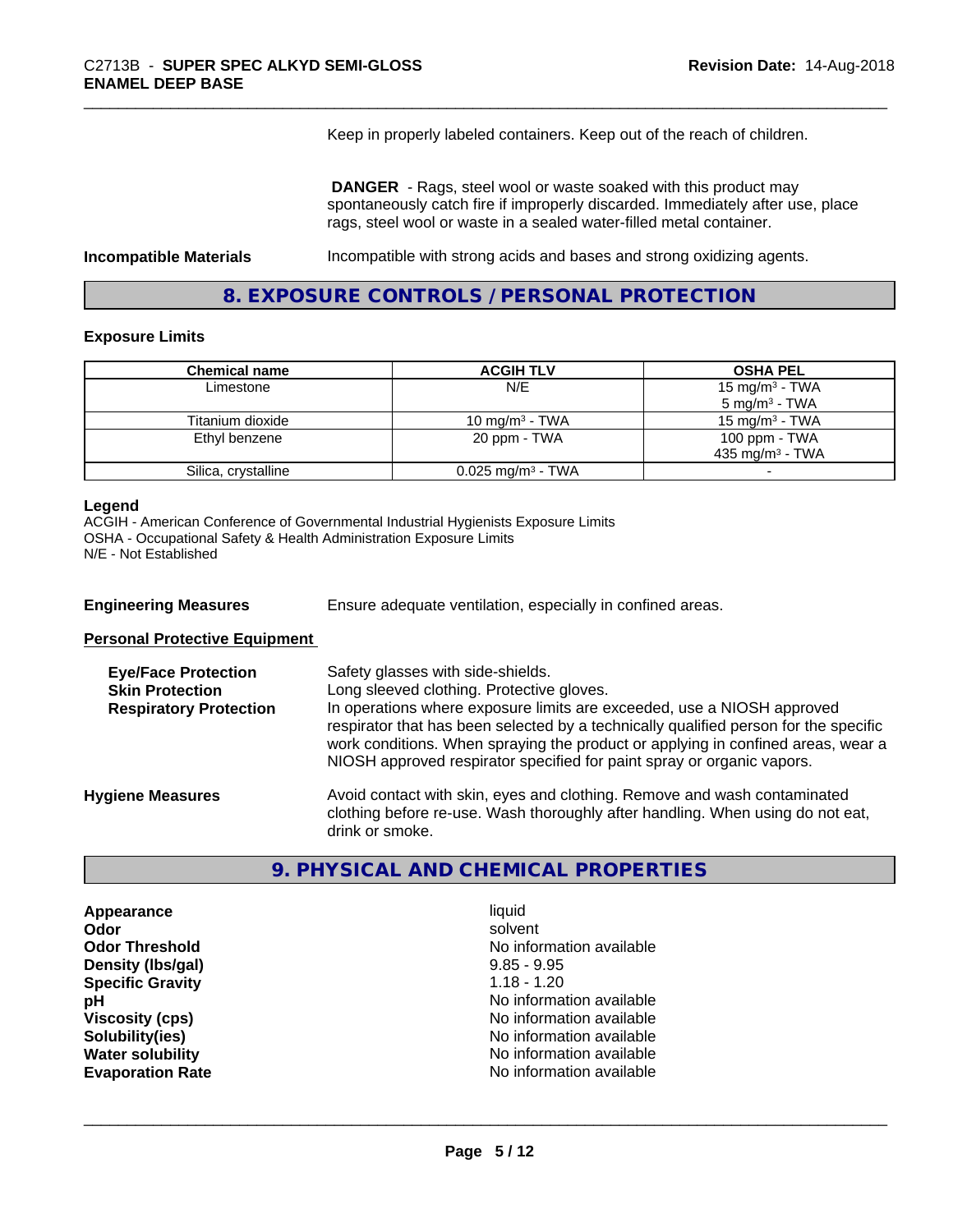# \_\_\_\_\_\_\_\_\_\_\_\_\_\_\_\_\_\_\_\_\_\_\_\_\_\_\_\_\_\_\_\_\_\_\_\_\_\_\_\_\_\_\_\_\_\_\_\_\_\_\_\_\_\_\_\_\_\_\_\_\_\_\_\_\_\_\_\_\_\_\_\_\_\_\_\_\_\_\_\_\_\_\_\_\_\_\_\_\_\_\_\_\_ C2713B - **SUPER SPEC ALKYD SEMI-GLOSS ENAMEL DEEP BASE**

**Vapor pressure @20 °C (kPa)**<br> **Vapor density**<br> **Vapor density**<br> **Vapor density Wt. % Solids** 65 - 75<br> **Vol. % Solids** 65 - 75 **Vol. % Solids** 45 - 55<br> **Wt. % Volatiles** 25 - 35 **Wt. % Volatiles Vol. % Volatiles** 45 - 55 **VOC Regulatory Limit (g/L)** <380 **Boiling Point (°F)** 279 **Boiling Point**  $(°C)$  137 **Freezing Point (°F)** No information available **Freezing Point (°C)** No information available **Flash Point (°F)** 119 **Flash Point (°C)** 48<br> **Method** PMCC **Method** PMCC **Flammability (solid, gas)** Not applicable **Upper flammability limit:**<br> **Lower flammability limit:** No information available **Lower flammability limit: Autoignition Temperature (°F)** No information available **Autoignition Temperature (°C)**<br> **Decomposition Temperature (°F)** No information available **Decomposition Temperature (°F) Decomposition Temperature (°C)** No information available **Partition coefficient CONSTRANSISTS No information available** 

**No information available**<br>65 - 75

# **10. STABILITY AND REACTIVITY**

| <b>Reactivity</b>                         | Not Applicable                                                                           |
|-------------------------------------------|------------------------------------------------------------------------------------------|
| <b>Chemical Stability</b>                 | Stable under normal conditions. Hazardous polymerisation<br>does not occur.              |
| <b>Conditions to avoid</b>                | Keep away from open flames, hot surfaces, static<br>electricity and sources of ignition. |
| <b>Incompatible Materials</b>             | Incompatible with strong acids and bases and strong<br>oxidizing agents.                 |
| <b>Hazardous Decomposition Products</b>   | Thermal decomposition can lead to release of irritating<br>gases and vapors.             |
| <b>Possibility of hazardous reactions</b> | None under normal conditions of use.                                                     |

# **11. TOXICOLOGICAL INFORMATION**

| <b>Product Information</b>               |                                                                                                                                                                   |  |
|------------------------------------------|-------------------------------------------------------------------------------------------------------------------------------------------------------------------|--|
| Information on likely routes of exposure |                                                                                                                                                                   |  |
| <b>Principal Routes of Exposure</b>      | Eye contact, skin contact and inhalation.                                                                                                                         |  |
| <b>Acute Toxicity</b>                    |                                                                                                                                                                   |  |
| <b>Product Information</b>               | Repeated or prolonged exposure to organic solvents may lead to permanent brain<br>and nervous system damage. Intentional misuse by deliberately concentrating and |  |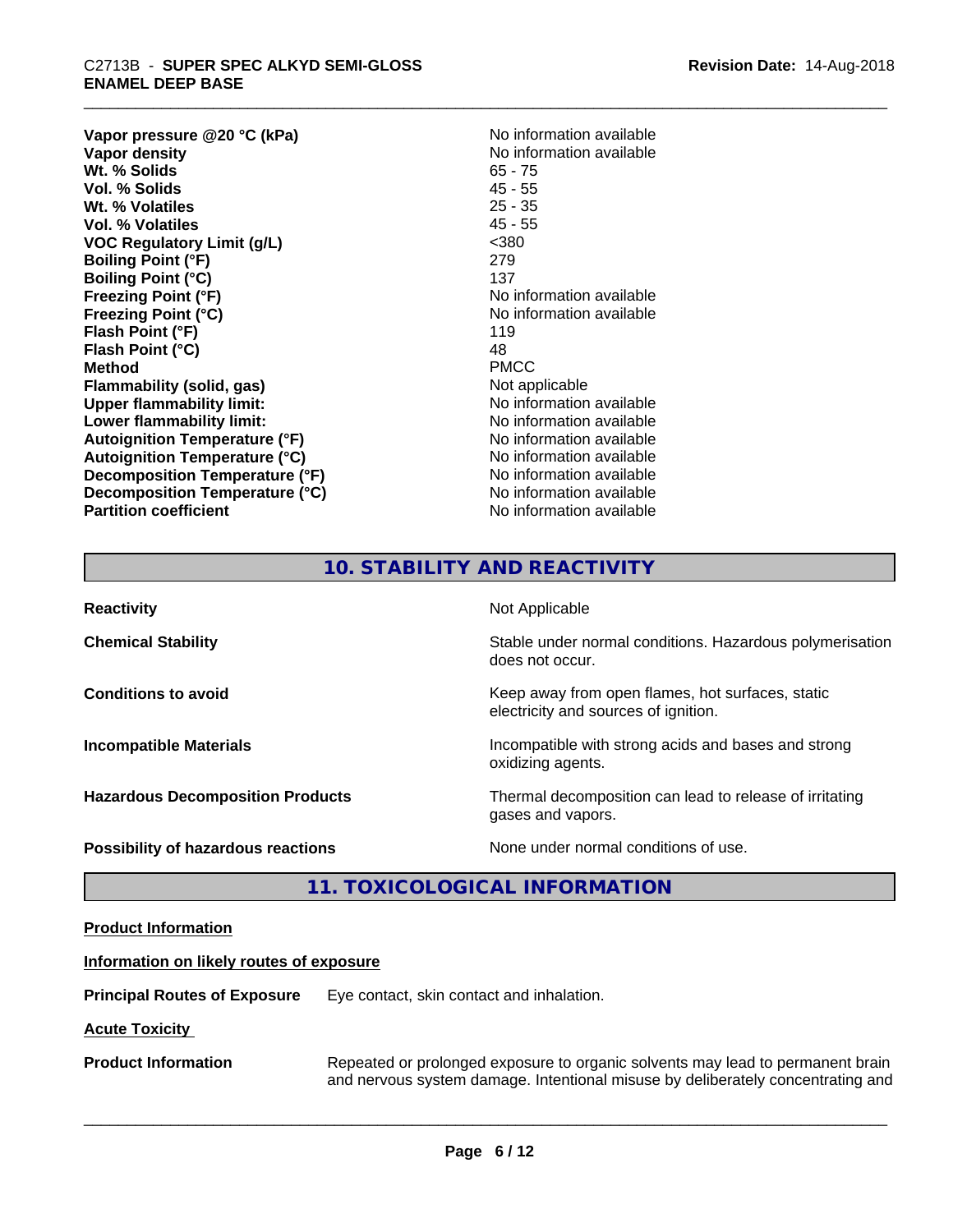inhaling vapors may be harmful or fatal.

**<u>Symptoms related to the physical, chemical and toxicological characteristics</u>** 

| <b>Symptoms</b>                 | No information available.                                                                                                                                                                                                            |
|---------------------------------|--------------------------------------------------------------------------------------------------------------------------------------------------------------------------------------------------------------------------------------|
|                                 | Delayed and immediate effects as well as chronic effects from short and long-term exposure                                                                                                                                           |
| Eye contact                     | Contact with eyes may cause irritation.                                                                                                                                                                                              |
| <b>Skin contact</b>             | May cause skin irritation and/or dermatitis. Prolonged skin contact may defat the<br>skin and produce dermatitis.                                                                                                                    |
| Ingestion                       | Ingestion may cause irritation to mucous membranes. Small amounts of this<br>product aspirated into the respiratory system during ingestion or vomiting may<br>cause mild to severe pulmonary injury, possibly progressing to death. |
| <b>Inhalation</b>               | High vapor / aerosol concentrations are irritating to the eyes, nose, throat and<br>lungs and may cause headaches, dizziness, drowsiness, unconsciousness, and<br>other central nervous system effects.                              |
| <b>Sensitization</b>            | May cause an allergic skin reaction.                                                                                                                                                                                                 |
| <b>Neurological Effects</b>     | No information available.                                                                                                                                                                                                            |
| <b>Mutagenic Effects</b>        | No information available.                                                                                                                                                                                                            |
| <b>Reproductive Effects</b>     | No information available.                                                                                                                                                                                                            |
| <b>Developmental Effects</b>    | No information available.                                                                                                                                                                                                            |
| <b>Target organ effects</b>     | No information available.                                                                                                                                                                                                            |
| <b>STOT - repeated exposure</b> | Causes damage to organs through prolonged or repeated exposure if inhaled.                                                                                                                                                           |
| <b>STOT - single exposure</b>   | No information available.                                                                                                                                                                                                            |
| Other adverse effects           | No information available.                                                                                                                                                                                                            |
| <b>Aspiration Hazard</b>        | May be harmful if swallowed and enters airways. Small amounts of this product<br>aspirated into the respiratory system during ingestion or vomiting may cause mild<br>to severe pulmonary injury, possibly progressing to death.     |

#### **Numerical measures of toxicity**

**The following values are calculated based on chapter 3.1 of the GHS document**

| ATEmix (oral)          | 15432 mg/kg |
|------------------------|-------------|
| <b>ATEmix (dermal)</b> | 10422 mg/kg |

# **Component Information**

#### **Acute Toxicity**

Hydrotreated heavy naphtha, petroleum LD50 Oral: > 5,000 mg/kg (Rat) vendor data LD50 Dermal: > 3,160 mg/kg (Rabbit) Solvent naphtha, petroleum, medium aliphatic LD50 Oral: > 6240 mg/kg (Rat) LD50 Dermal: > 3120 mg/kg (Rabbit) LC50 Inhalation (Vapor): 1400 ppm (Rat, 4 hr.) Titanium dioxide LD50 Oral: > 10000 mg/kg (Rat) Ethyl benzene LD50 Oral: mg/kg (Rat) LD50 Dermal: > mg/kg (Rabbit)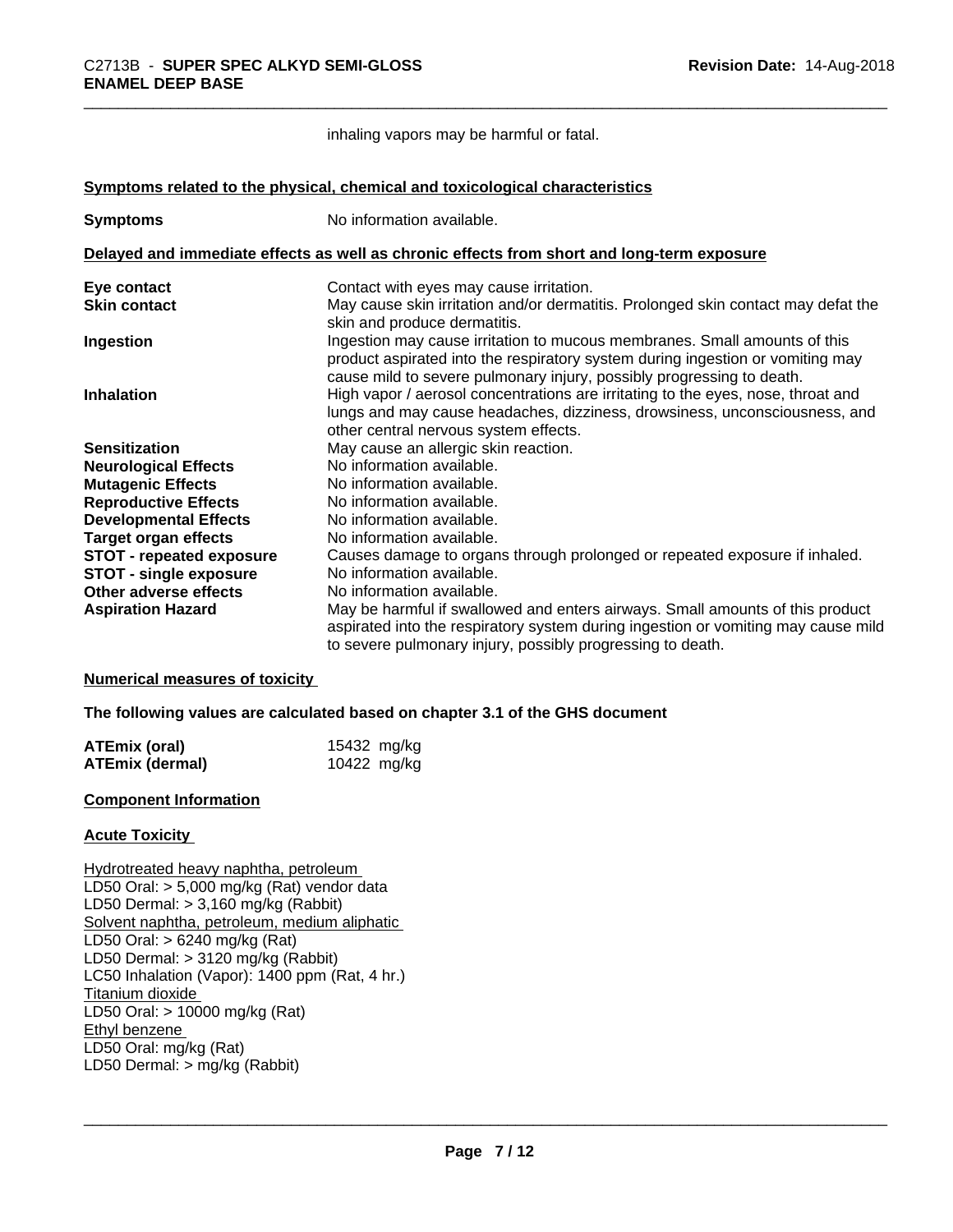# \_\_\_\_\_\_\_\_\_\_\_\_\_\_\_\_\_\_\_\_\_\_\_\_\_\_\_\_\_\_\_\_\_\_\_\_\_\_\_\_\_\_\_\_\_\_\_\_\_\_\_\_\_\_\_\_\_\_\_\_\_\_\_\_\_\_\_\_\_\_\_\_\_\_\_\_\_\_\_\_\_\_\_\_\_\_\_\_\_\_\_\_\_ C2713B - **SUPER SPEC ALKYD SEMI-GLOSS ENAMEL DEEP BASE**

LC50 Inhalation (Vapor): mg/m<sup>3</sup> (Rat, 2 hr.) Methyl ethyl ketoxime LD50 Oral: 930 mg/kg (Rat) LD50 Dermal: 200 µL/kg (Rabbit) LC50 Inhalation (Vapor): > 4.8 mg/L (Rat) Silica, crystalline LD50 Oral: 500 mg/kg (Rat)

# **Carcinogenicity**

*The information below indicateswhether each agency has listed any ingredient as a carcinogen:.*

| Chemical name                | <b>IARC</b>         | <b>NTP</b>  | <b>OSHA</b> |
|------------------------------|---------------------|-------------|-------------|
|                              | 2B - Possible Human |             | Listed      |
| Titanium dioxide             | Carcinogen          |             |             |
|                              | 2B - Possible Human |             | Listed      |
| Ethyl benzene                | Carcinogen          |             |             |
|                              | 2B - Possible Human |             | Listed      |
| Cobalt bis(2-ethylhexanoate) | Carcinogen          |             |             |
|                              | - Human Carcinogen  | Known Human | Listed      |
| Silica, crystalline          |                     | Carcinogen  |             |

• Crystalline Silica has been determined to be carcinogenic to humans by IARC (1) when in respirable form. Risk of cancer depends on duration and level of inhalation exposure to spray mist or dust from sanding the dried paint.

• Although IARC has classified titanium dioxide as possibly carcinogenic to humans (2B), their summary concludes: "No significant exposure to titanium dioxide is thought to occur during the use of products in which titanium dioxide is bound to other materials, such as paint."

• Cobalt and cobalt compounds are listed as possible human carcinogens by IARC (2B). However, there is inadequate evidence of the carcinogenicity of cobalt and cobalt compounds in humans.

# **Legend**

IARC - International Agency for Research on Cancer NTP - National Toxicity Program OSHA - Occupational Safety & Health Administration

# **12. ECOLOGICAL INFORMATION**

# **Ecotoxicity Effects**

The environmental impact of this product has not been fully investigated.

# **Product Information**

# **Acute Toxicity to Fish**

No information available

#### **Acute Toxicity to Aquatic Invertebrates**

No information available

# **Acute Toxicity to Aquatic Plants**

No information available

#### **Persistence / Degradability**

No information available.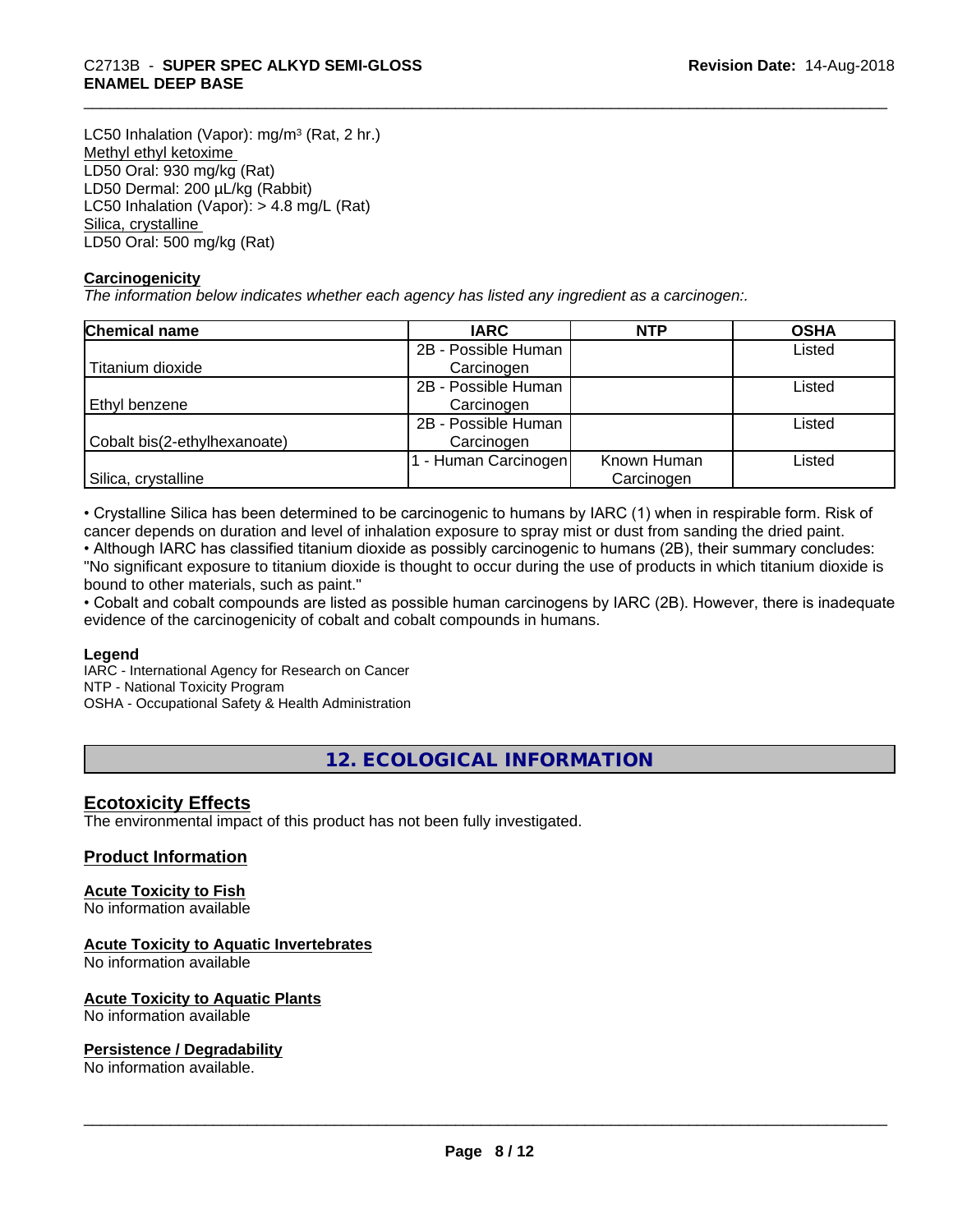#### **Bioaccumulation**

There is no data for this product.

## **Mobility in Environmental Media**

No information available.

#### **Ozone**

No information available

### **Component Information**

## **Acute Toxicity to Fish**

Titanium dioxide  $LCS0:$  > 1000 mg/L (Fathead Minnow - 96 hr.) Ethyl benzene LC50: 12.1 mg/L (Fathead Minnow - 96 hr.) Methyl ethyl ketoxime LC50: 48 mg/L (Bluegill sunfish - 96 hr.)

### **Acute Toxicity to Aquatic Invertebrates**

Ethyl benzene EC50: 1.8 mg/L (Daphnia magna - 48 hr.) Methyl ethyl ketoxime EC50: 750 mg/L (Daphnia magna - 48 hr.)

#### **Acute Toxicity to Aquatic Plants**

Ethyl benzene EC50: 4.6 mg/L (Green algae (Scenedesmus subspicatus), 72 hrs.)

### **13. DISPOSAL CONSIDERATIONS**

| <b>Waste Disposal Method</b>   | Dispose of in accordance with federal, state, and local regulations. Local<br>requirements may vary, consult your sanitation department or state-designated<br>environmental protection agency for more disposal options. |
|--------------------------------|---------------------------------------------------------------------------------------------------------------------------------------------------------------------------------------------------------------------------|
| <b>Empty Container Warning</b> | Emptied containers may retain product residue. Follow label warnings even after<br>container is emptied. Residual vapors may explode on ignition.                                                                         |

**14. TRANSPORT INFORMATION**

| DOT                         |                                                                      |
|-----------------------------|----------------------------------------------------------------------|
| <b>Proper Shipping Name</b> | <b>PAINT</b>                                                         |
| <b>Hazard class</b>         | ว                                                                    |
| UN-No.                      | UN1263                                                               |
| <b>Packing Group</b>        | Ш                                                                    |
| <b>Description</b>          | UN1263, PAINT, 3, III, Marine Pollutant (Hydrotreated heavy naphtha, |
|                             |                                                                      |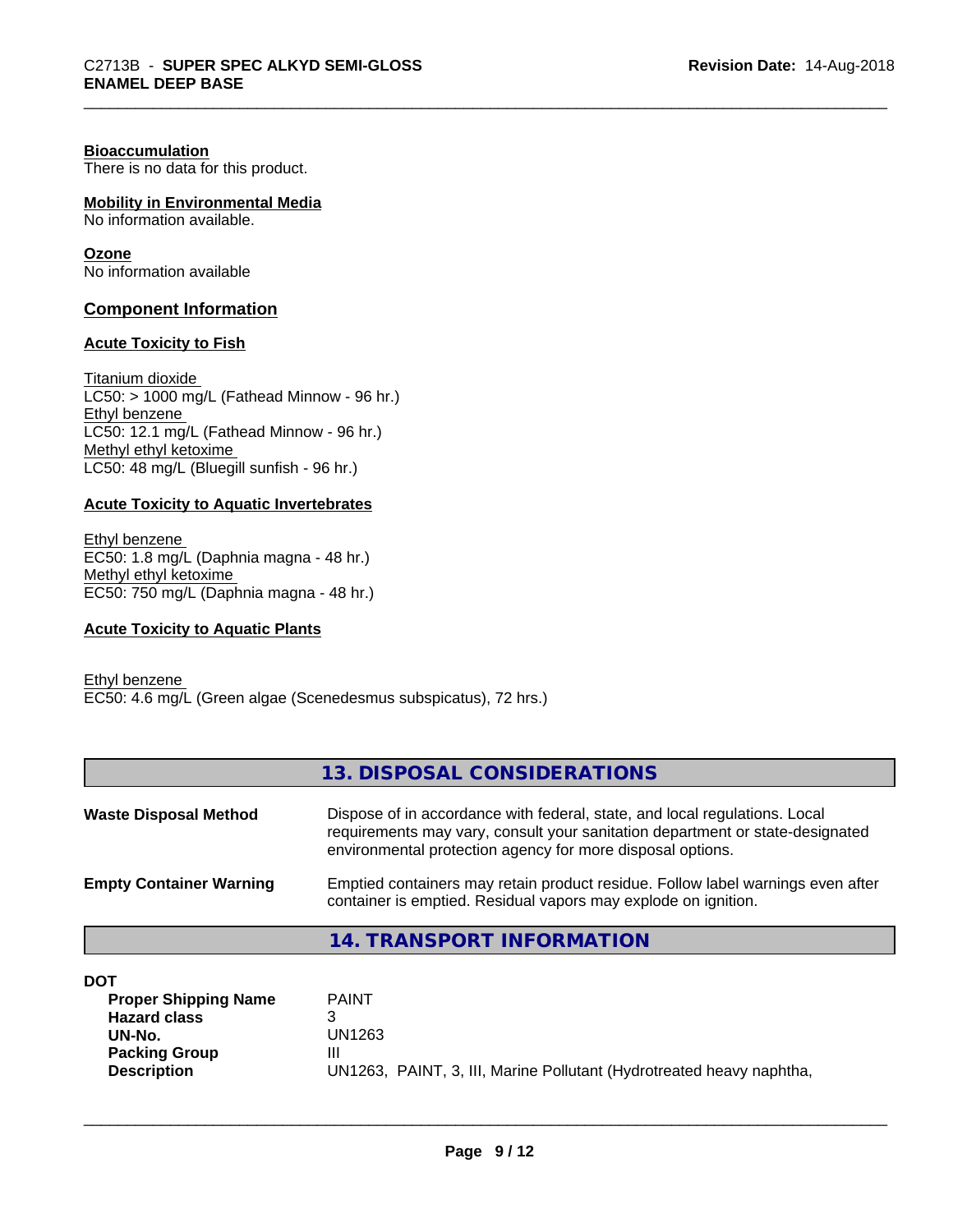petroleum,Solvent naphtha, petroleum, medium aliphatic)

In the US this material may be reclassified as a Combustible Liquid and is not regulated in containers of less than 119 gallons (450 liters) via surface transportation (refer to 49CFR173.120(b)(2) for further information).

| <b>ICAO/IATA</b> | Contact the preparer for further information. |  |
|------------------|-----------------------------------------------|--|
| IMDG / IMO       | Contact the preparer for further information. |  |
|                  | 15. REGULATORY INFORMATION                    |  |

# **International Inventories**

| <b>TSCA: United States</b> | Yes - All components are listed or exempt. |
|----------------------------|--------------------------------------------|
| <b>DSL: Canada</b>         | Yes - All components are listed or exempt. |

# **Federal Regulations**

#### **SARA 311/312 hazardous categorization**

| Acute health hazard               | Yes |
|-----------------------------------|-----|
| Chronic Health Hazard             | Yes |
| Fire hazard                       | Yes |
| Sudden release of pressure hazard | Nο  |
| Reactive Hazard                   | N٥  |

#### **SARA 313**

Section 313 of Title III of the Superfund Amendments and Reauthorization Act of 1986 (SARA). This product contains a chemical or chemicals which are subject to the reporting requirements of the Act and Title 40 of the Code of Federal Regulations, Part 372:

| <b>Chemical name</b> | CAS No.  | Weight-% | <b>CERCLA/SARA 313</b><br>(de minimis concentration) |
|----------------------|----------|----------|------------------------------------------------------|
| Ethyl benzene        | 100-41-4 | 0.5      |                                                      |

# **Clean Air Act,Section 112 Hazardous Air Pollutants (HAPs) (see 40 CFR 61)**

This product contains the following HAPs:

| <b>Chemical name</b> | CAS No.  | Weight-% | <b>Hazardous Air Pollutant</b> |
|----------------------|----------|----------|--------------------------------|
|                      |          |          | (HAP)                          |
| Ethyl benzene        | 100-41-4 | 0.5      | Listed                         |

# **US State Regulations**

#### **California Proposition 65**

**A** WARNING: Cancer and Reproductive Harm– www.P65warnings.ca.gov

# **State Right-to-Know**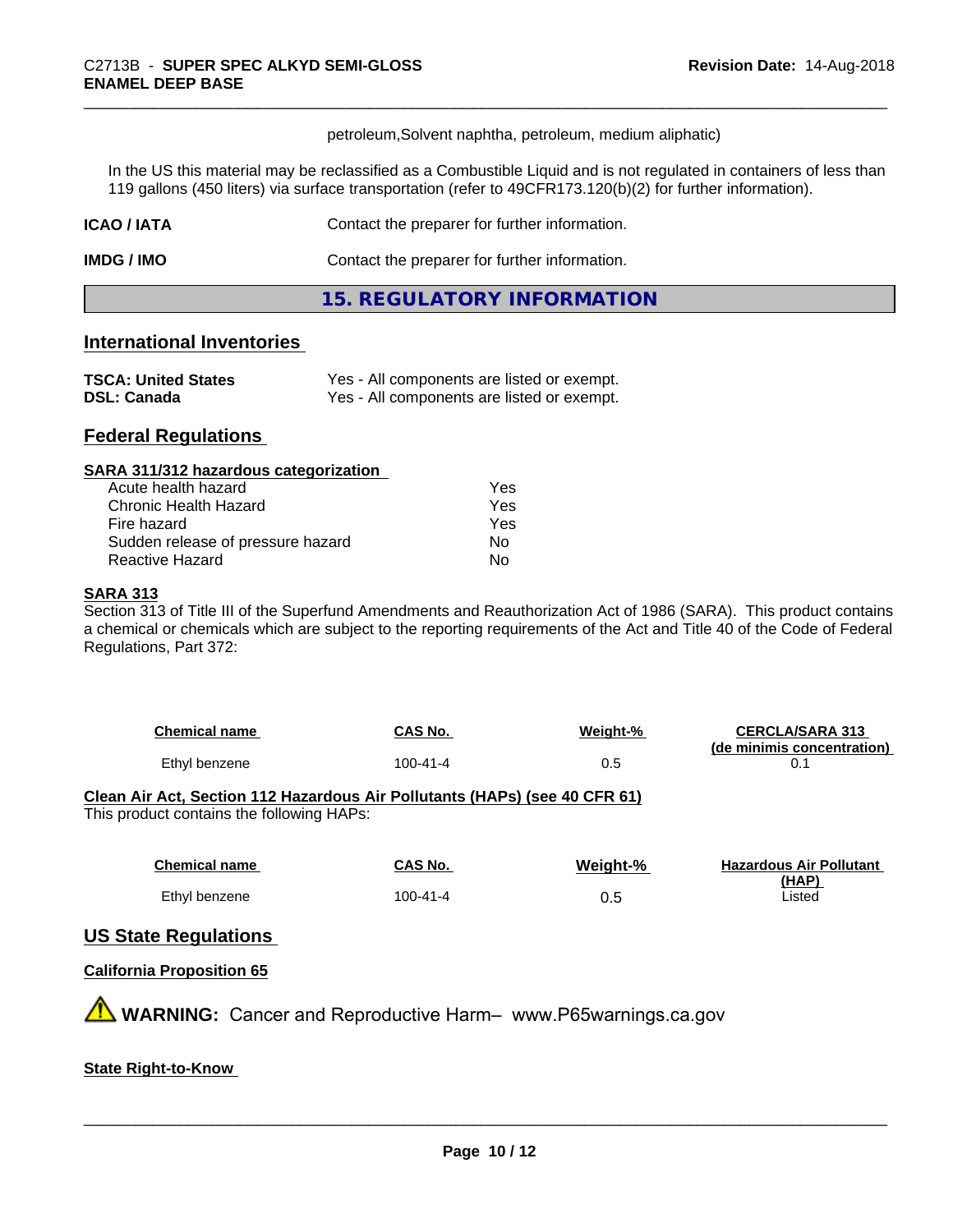| <b>Chemical name</b>               | <b>Massachusetts</b> | <b>New Jersey</b> | Pennsylvania |
|------------------------------------|----------------------|-------------------|--------------|
| Limestone                          |                      |                   |              |
| Solvent naphtha, petroleum, medium |                      |                   |              |
| aliphatic                          |                      |                   |              |
| Titanium dioxide                   |                      |                   |              |
| Silica, crystalline                |                      |                   |              |

#### **Legend**

X - Listed

# **16. OTHER INFORMATION**

| н<br>. . |  |  |
|----------|--|--|
| N        |  |  |

**Health:** 1\* **Flammability:** 2 **Reactivity:** 0 **PPE:** -

# **HMIS Legend**

- 0 Minimal Hazard
- 1 Slight Hazard
- 2 Moderate Hazard
- 3 Serious Hazard
- 4 Severe Hazard
- \* Chronic Hazard
- X Consult your supervisor or S.O.P. for "Special" handling instructions.

*Note: The PPE rating has intentionally been left blank. Choose appropriate PPE that will protect employees from the hazards the material will present under the actual normal conditions of use.*

*Caution: HMISÒ ratings are based on a 0-4 rating scale, with 0 representing minimal hazards or risks, and 4 representing significant hazards or risks. Although HMISÒ ratings are not required on MSDSs under 29 CFR 1910.1200, the preparer, has chosen to provide them. HMISÒ ratings are to be used only in conjunction with a fully implemented HMISÒ program by workers who have received appropriate HMISÒ training. HMISÒ is a registered trade and service mark of the NPCA. HMISÒ materials may be purchased exclusively from J. J. Keller (800) 327-6868.*

 **WARNING!** If you scrape, sand, or remove old paint, you may release lead dust. LEAD IS TOXIC. EXPOSURE TO LEAD DUST CAN CAUSE SERIOUS ILLNESS, SUCH AS BRAIN DAMAGE, ESPECIALLY IN CHILDREN. PREGNANT WOMEN SHOULD ALSO AVOID EXPOSURE.Wear a NIOSH approved respirator to control lead exposure. Clean up carefully with a HEPA vacuum and a wet mop. Before you start, find out how to protect yourself and your family by contacting the National Lead Information Hotline at 1-800-424-LEAD or log on to www.epa.gov/lead.

| <b>Prepared By</b>                               | <b>Product Stewardship Department</b><br>Benjamin Moore & Co.<br>101 Paragon Drive<br>Montvale, NJ 07645<br>800-225-5554 |  |
|--------------------------------------------------|--------------------------------------------------------------------------------------------------------------------------|--|
| <b>Revision Date:</b><br><b>Revision Summary</b> | 14-Aug-2018<br>Not available                                                                                             |  |

Disclaimer

The information contained herein is presented in good faith and believed to be accurate as of the effective date shown above. This information is furnished without warranty of any kind. Employers should use this information only as a **supplement to other information gathered by them and must make independent determination of suitability and** completeness of information from all sources to assure proper use of these materials and the safety and health of